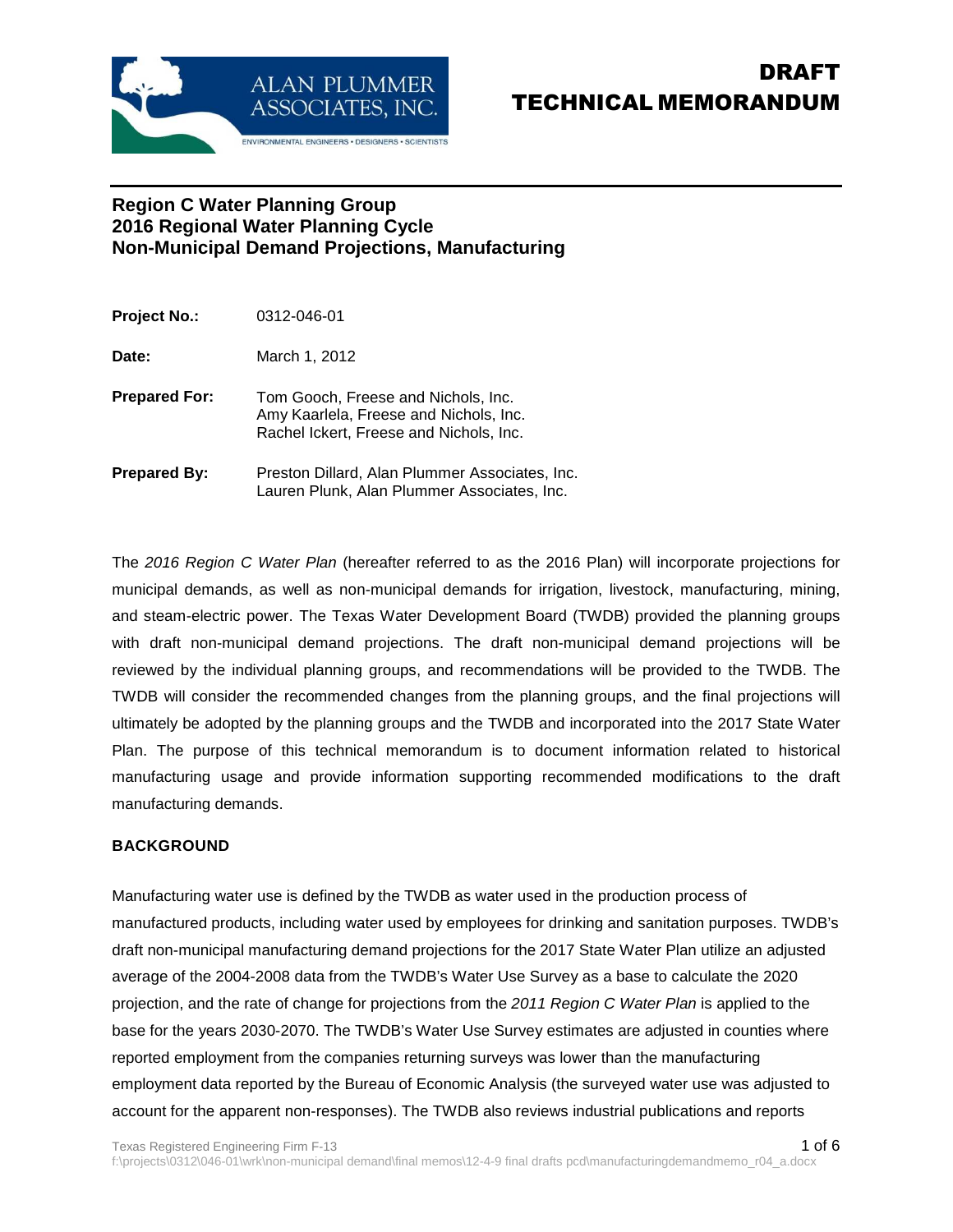### TECHNICAL MEMORANDUM Region C Water Planning Group Non-Municipal Demand Projections, Manufacturing

sales for new facilities prior to making adjustments. A significant number of manufacturing firms are supplied under the municipal water use category and are not reported in the Water Use Survey. While there is not any direct evidence that water use is unreported in the Water Use Survey, this method allows for adjustments for facilities whose volumes may not otherwise be accounted for.

The historical manufacturing water use estimates that are published by the TWDB summarize the findings of the annual Water Use Survey, but do not include adjustments for apparent non-responses described above. At the time this memo was written, historical data estimates are available through the year 2009. Since the year 2000, the region-wide manufacturing water use estimates have ranged from 42,878 to 69,557 acre-feet (see Figure 1 for usage information by year). However, as noted above, since the historical manufacturing water use estimates do not adjust for non-responses and new facilities, on a regional level these estimates are less than the base year used to develop the projections for 2020-2070.





Source: Texas Water Development Board Note: the water use estimates do not include adjustments for apparent non-responses/new facilities.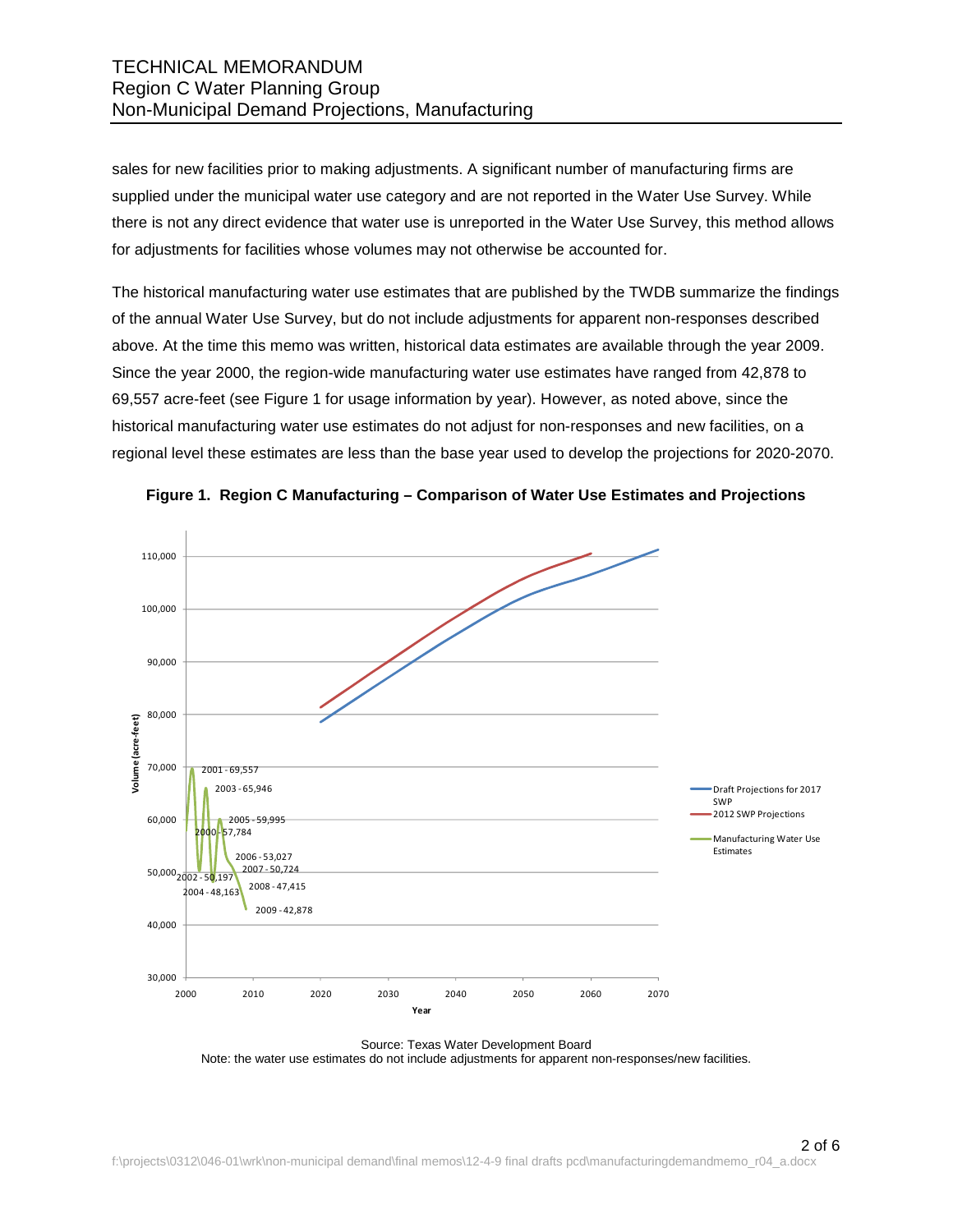One or more of the following criteria must be verified by the Planning Group and the Executive Administrator for consideration of revising the manufacturing water use projections:

- A manufacturing facility which has recently located in a county and may not have been included in the Board's database. Documentation and analysis must be provided that justify that the new manufacturing facility will increase the future manufacturing water use for the county above the manufacturing water use projections.
- A manufacturing facility has recently closed its operation in a county.
- Plans for the construction of a manufacturing facility in a county at some future date.

The Planning Group must provide the Executive Administrator the following data associated with the identified criteria for justifying any adjustments to the manufacturing water demand projections:

- The quantity of water used on an annual basis by a manufacturing facility that has recently located in a county and was not included in the Board's database.
- The North American Industrial Classification (NAIC) of the manufacturing facility that has recently located in a county. The NAIC is the numerical code for identifying the classification of establishments by type of activity in which they are engaged as defined by the U.S. Office of Management and Budget and is a successor of the Standard Industrial Classification (SIC).
- Documentation of plans for a manufacturing facility to locate in a county at some future date will include the following data:
	- o Confirmation of land purchased for the facility or lease arrangements for the facility.
	- o The quantity of water required by the planned facility on an annual basis.
	- o The proposed construction schedule for the facility including the date the facility will become operational.
	- o The NAIC for the planned facility.

#### **PROPOSED MANUFACTURING WATER USE**

A comparison of the draft projections for the 2017 SWP (provided by TWDB), the final 2012 SWP projections, and the proposed RCWPG revisions to the 2017 SWP projections is presented in Table 1 and Figure 2. The majority of the proposed RCWPG county-level projections are identical to the draft projections for the 2017 SWP. Deviations from the draft projections are explained below:

• Ellis County – The historical manufacturing water use (not including adjustments for nonresponses/new facilities) between 2004 – 2008 (5,091 acre-feet/year) appears to be higher than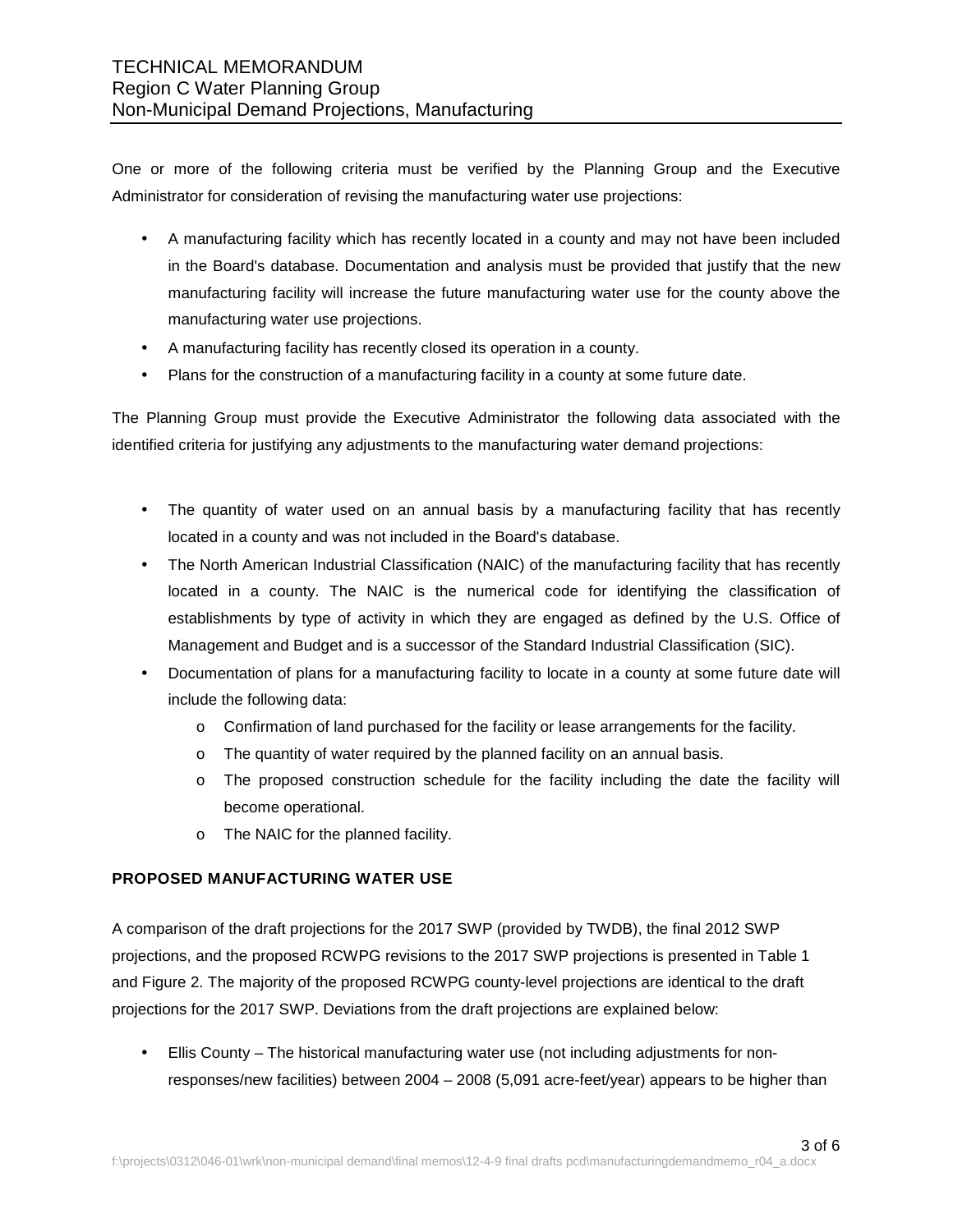the base year used in the calculations incorporating the adjusted use estimates. It is recommended that the base year used to calculate this projection be adjusted accordingly.

- Henderson County The historical manufacturing water use (not including adjustments for nonresponses/new facilities) between 2004 – 2008 (555 acre-feet/year) appears to be higher than the base year used in the calculations incorporating the adjusted use estimates. It is recommended that the base year used to calculate this projection be adjusted accordingly.
- Navarro County The historical manufacturing water use (not including adjustments for nonresponses/new facilities) between 2004 – 2008 (979 acre-feet/year) appears to be higher than the base year used in the calculations incorporating the adjusted use estimates. It is recommended that the base year used to calculate this projection be adjusted accordingly.
- Parker County The historical manufacturing water use (not including adjustments for nonresponses/new facilities) between 2004 – 2008 (547 acre-feet/year) appears to be higher than the base year used in the calculations incorporating the adjusted use estimates. It is recommended that the base year used to calculate this projection be adjusted accordingly.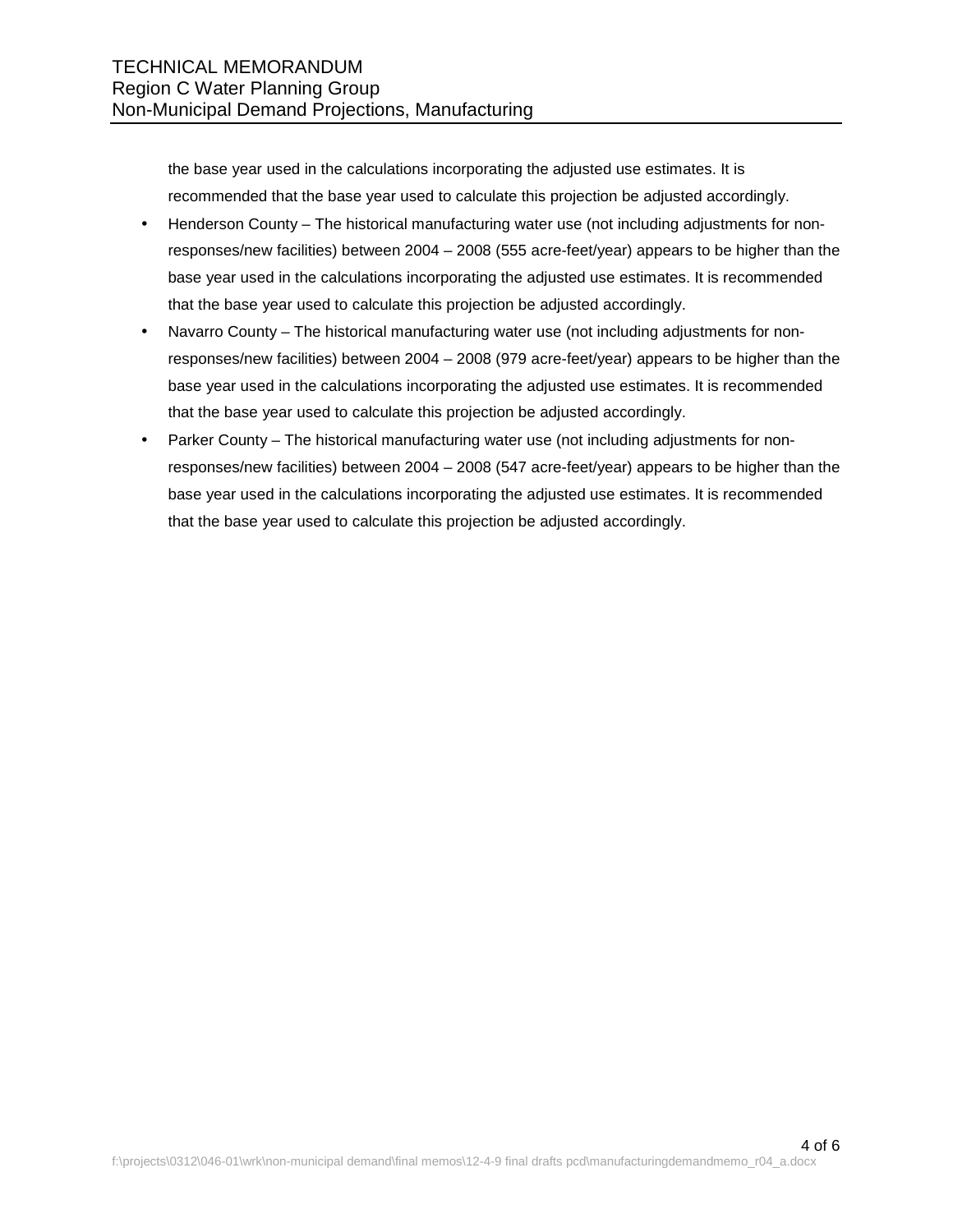## TECHNICAL MEMORANDUM Region C Water Planning Group Non-Municipal Demand Projections, Manufacturing

| County       | <b>Draft Projections for 2017 SWP</b> |                |                |                |                | <b>2012 SWP Projections</b> |                |        |                |                | <b>RWPG Revisions</b> |                |                |                |                |                |                |
|--------------|---------------------------------------|----------------|----------------|----------------|----------------|-----------------------------|----------------|--------|----------------|----------------|-----------------------|----------------|----------------|----------------|----------------|----------------|----------------|
| <b>Name</b>  | 2020                                  | 2030           | 2040           | 2050           | 2060           | 2070                        | 2020           | 2030   | 2040           | 2050           | 2060                  | 2020           | 2030           | 2040           | 2050           | 2060           | 2070           |
| Collin       | 3,456                                 | 3.888          | 4.319          | 4.706          | 5,109          | 5,547                       | 4,137          | 4,654  | 5,170          | 5,633          | 6,115                 | 3,456          | 3,888          | 4,319          | 4,706          | 5,109          | 5,547          |
| Cooke        | 226                                   | 247            | 268            | 286            | 310            | 336                         | 306            | 335    | 364            | 389            | 421                   | 226            | 247            | 268            | 286            | 310            | 336            |
| Dallas       | 37,791                                | 41,148         | 44,214         | 46,703         | 46,983         | 47,265                      | 37,791         | 41,148 | 44,214         | 46,703         | 46,983                | 37,791         | 41,148         | 44,214         | 46,703         | 46,983         | 47,265         |
| Denton       | 1,446                                 | 1,643          | 1,843          | 2,020          | 2,194          | 2,383                       | 1,239          | 1,408  | 1,579          | 1,731          | 1,880                 | 1,446          | 1,643          | 1,843          | 2,020          | 2,194          | 2,383          |
| Ellis        | 4,718                                 | 4,938          | 5,126          | 5,257          | 5,029          | 4,811                       | 3,670          | 3,841  | 3,987          | 4,089          | 3,912                 | 5,247          | 5,403          | 5,560          | 5,716          | 5,716          | 5,716          |
| Fannin       | 88                                    | 97             | 106            | 114            | 124            | 135                         | 82             | 90     | 98             | 105            | 114                   | 88             | 97             | 106            | 114            | 124            | 135            |
| Freestone    | 100                                   | 111            | 121            | 130            | 136            | 142                         | $\mathbf 0$    | 0      | $\mathbf 0$    | $\mathbf 0$    | $\mathbf 0$           | 100            | 111            | 121            | 130            | 136            | 142            |
| Grayson      | 4,905                                 | 5,329          | 5,729          | 6,065          | 6,584          | 7,147                       | 7,781          | 8,453  | 9,088          | 9,621          | 10,444                | 4,905          | 5,329          | 5,729          | 6,065          | 6,584          | 7,147          |
| Henderson    | 447                                   | 504            | 572            | 652            | 739            | 838                         | 118            | 133    | 151            | 172            | 195                   | 575            | 594            | 613            | 633            | 652            | 671            |
| Jack         | $\overline{2}$                        | $\overline{2}$ | $\overline{2}$ | $\overline{2}$ | $\overline{2}$ | $\overline{2}$              | $\overline{2}$ | 2      | $\overline{2}$ | $\overline{2}$ | $\overline{2}$        | $\overline{2}$ | $\overline{2}$ | $\overline{2}$ | $\overline{2}$ | $\overline{2}$ | $\overline{2}$ |
| Kaufman      | 813                                   | 869            | 928            | 993            | 1,061          | 1,134                       | 813            | 869    | 928            | 993            | 1,061                 | 813            | 869            | 928            | 993            | 1,061          | 1,134          |
| Navarro      | 973                                   | 1,076          | 1,178          | 1,268          | 1,372          | 1,485                       | 1,328          | 1,468  | 1,607          | 1,730          | 1,872                 | 1,114          | 1,249          | 1,384          | 1,519          | 1,654          | 1,789          |
| Parker       | 366                                   | 406            | 445            | 479            | 520            | 565                         | 879            | 974    | 1,068          | 1,150          | 1,248                 | 638            | 729            | 821            | 912            | 1,004          | 1,095          |
| Rockwall     | 35                                    | 40             | 45             | 50             | 55             | 61                          | 23             | 26     | 29             | 32             | 35                    | 35             | 40             | 45             | 50             | 55             | 61             |
| Tarrant      | 20,444                                | 23,630         | 26,924         | 29,919         | 32,457         | 35,210                      | 20,444         | 23,630 | 26,924         | 29,919         | 32,457                | 20,444         | 23,630         | 26,924         | 29,919         | 32,457         | 35,210         |
| Wise         | 2,660                                 | 2,979          | 3,277          | 3,539          | 3,858          | 4,206                       | 2,660          | 2,979  | 3,277          | 3,539          | 3,858                 | 2,660          | 2,979          | 3,277          | 3,539          | 3,858          | 4,206          |
| <b>Total</b> | 78,470                                | 86,907         | 95,097         | 102,183        | 106,533        | 111,267                     | 81,273         | 90,010 | 98,486         | 105,808        | 110,597               | 79,540         | 87,959         | 96,154         | 103,307        | 107,899        | 112,840        |

#### **Table 1. Comparison of Manufacturing Demand Projections**

Indicates no changes are proposed from the draft projections for the 2017 SWP.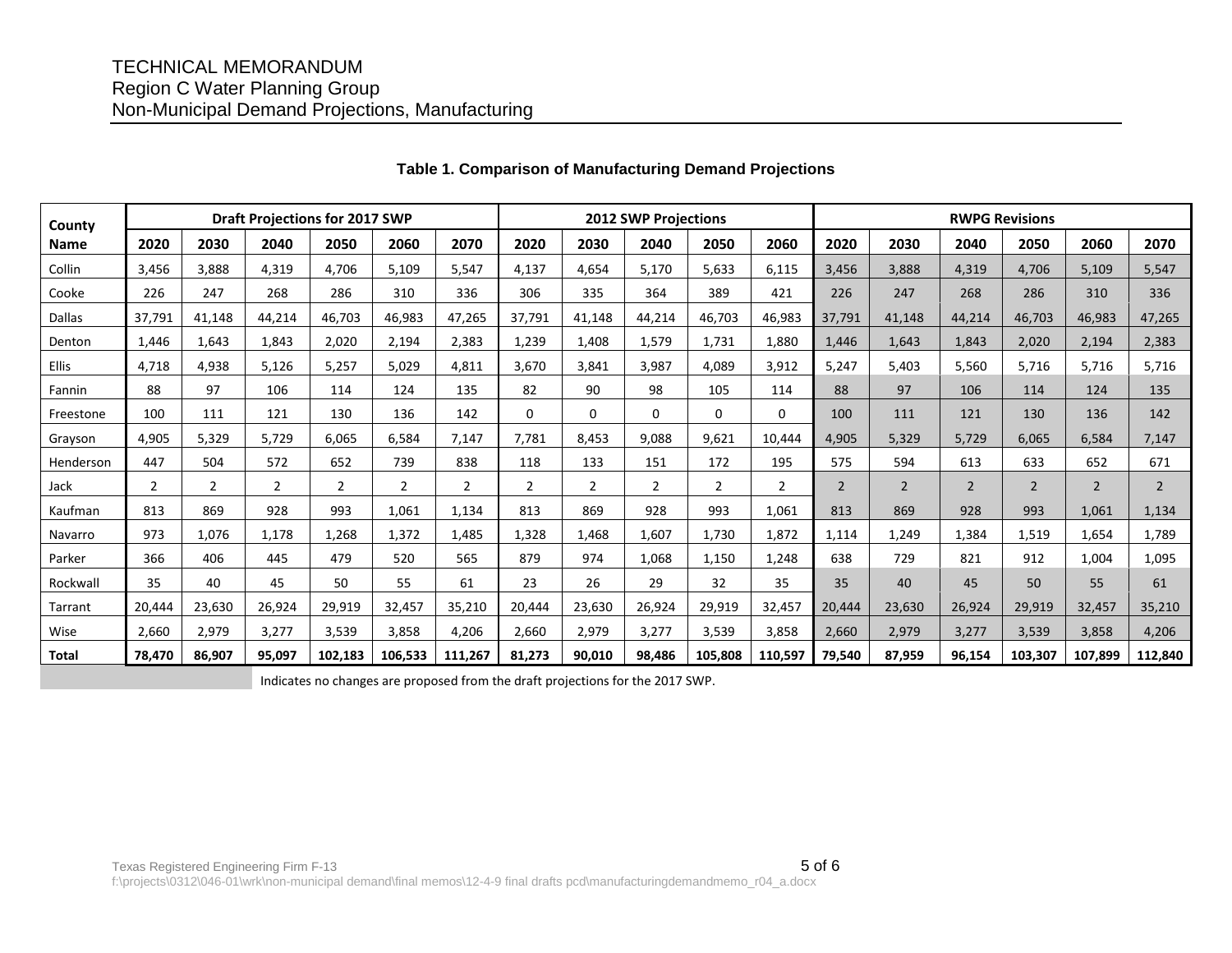## **Figure 2. Region C Manufacturing – Comparison of Water Use Estimates, 2012 State Water Plan Projection, Proposed Projections, and Revised Projections**





Note: the water use estimates do not include adjustments for apparent non-responses/new facilities.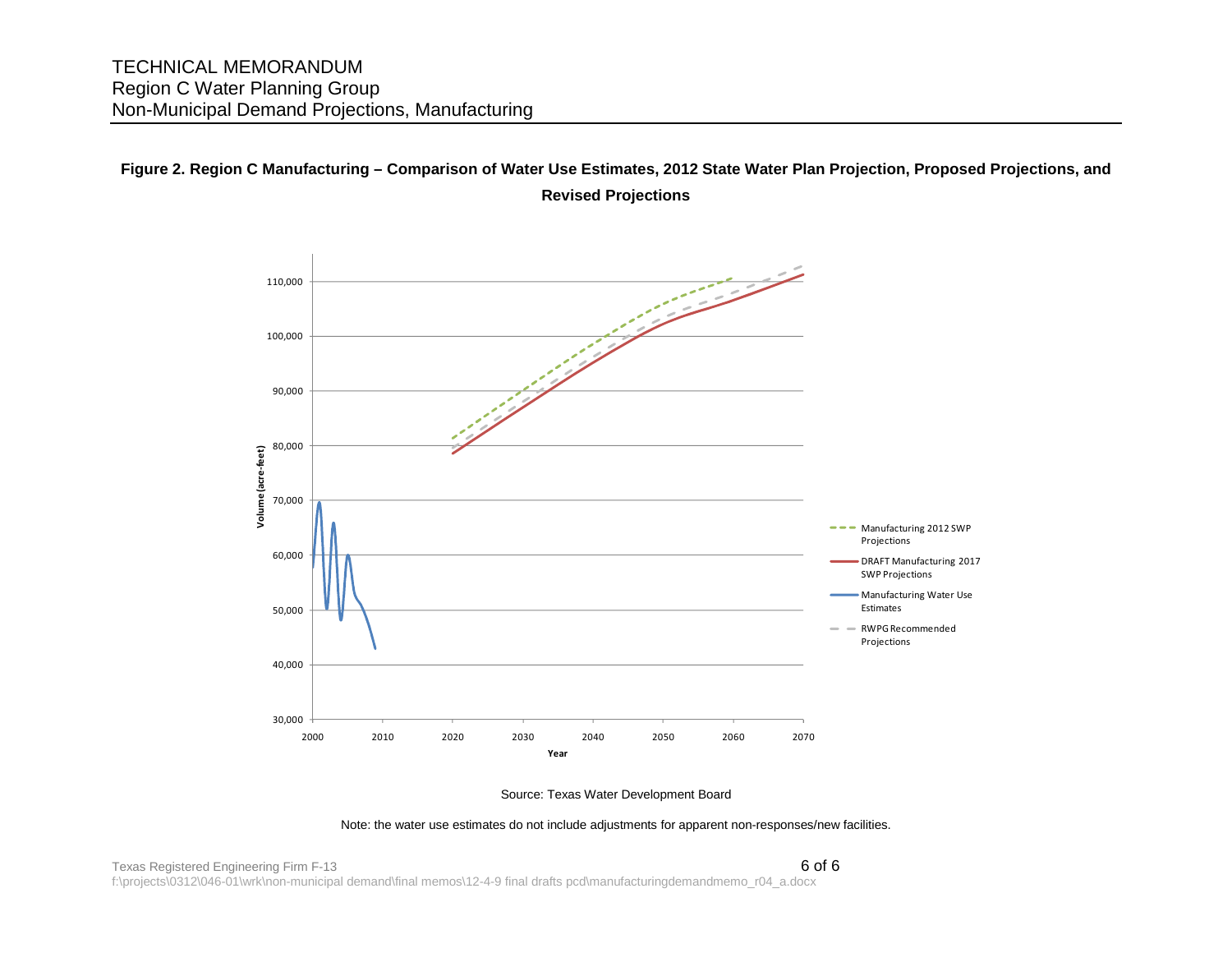**Attachment A Manufacturing Demand by County Historical Usage and Projections Comparison**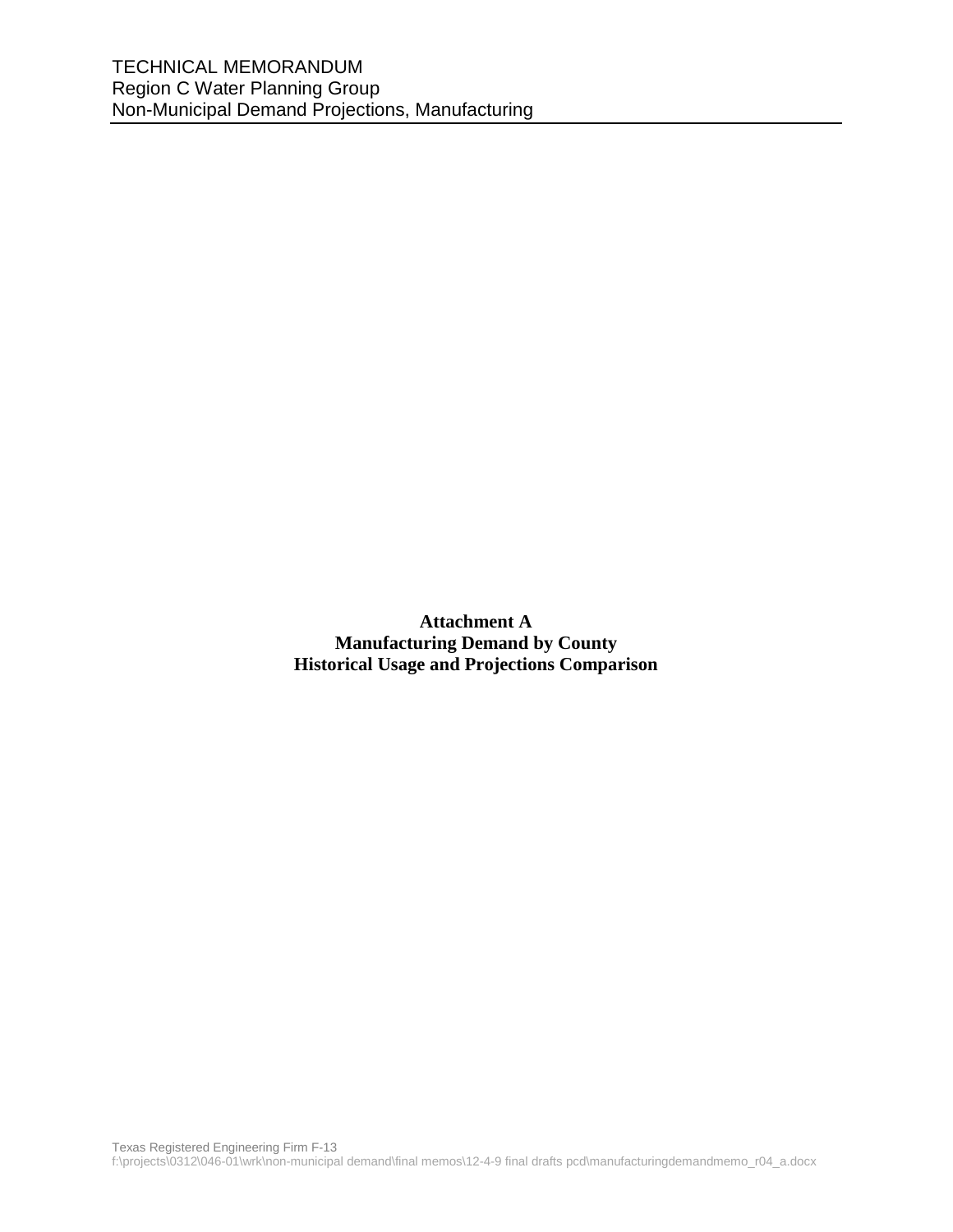



**Figure 2. Cooke County Manufacturing Comparison** 



**Figure 3. Dallas County Manufacturing Comparison** 

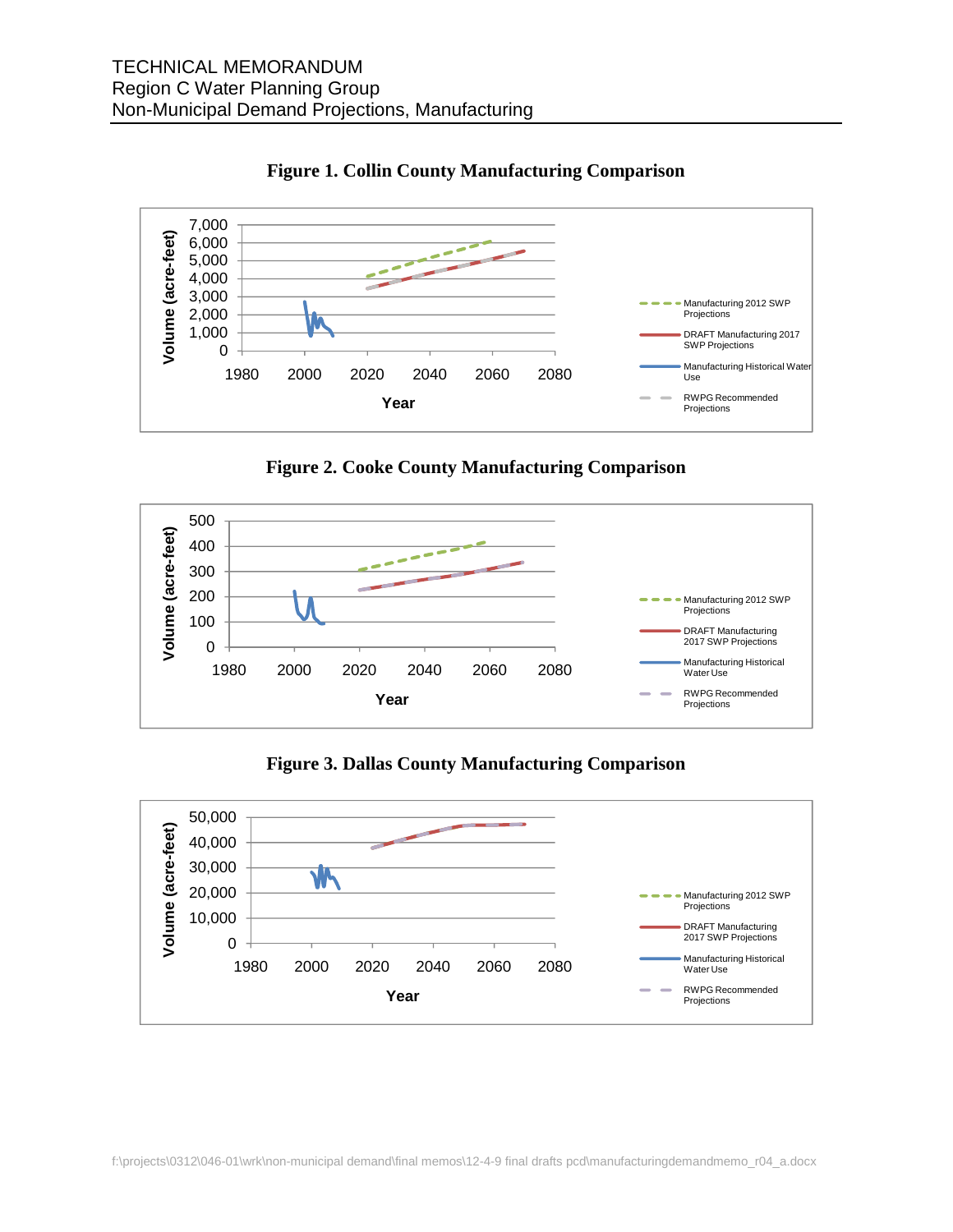



**Figure 5. Ellis County Manufacturing Comparison** 



**Figure 6. Fannin County Manufacturing Comparison** 

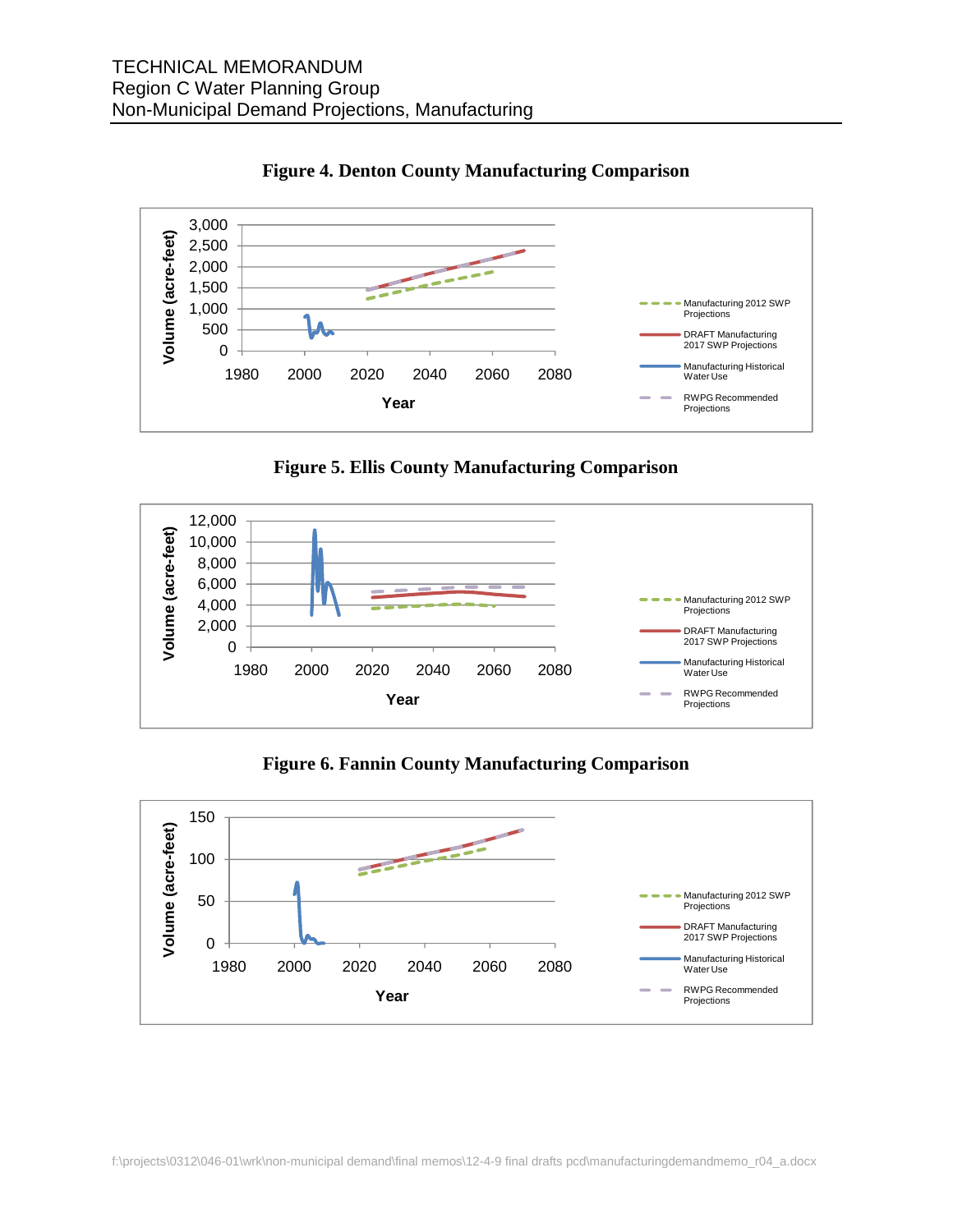

**Figure 7. Freestone County Manufacturing Comparison**

**Figure 8. Grayson County Manufacturing Comparison** 



**Figure 9. Henderson County Manufacturing Comparison**

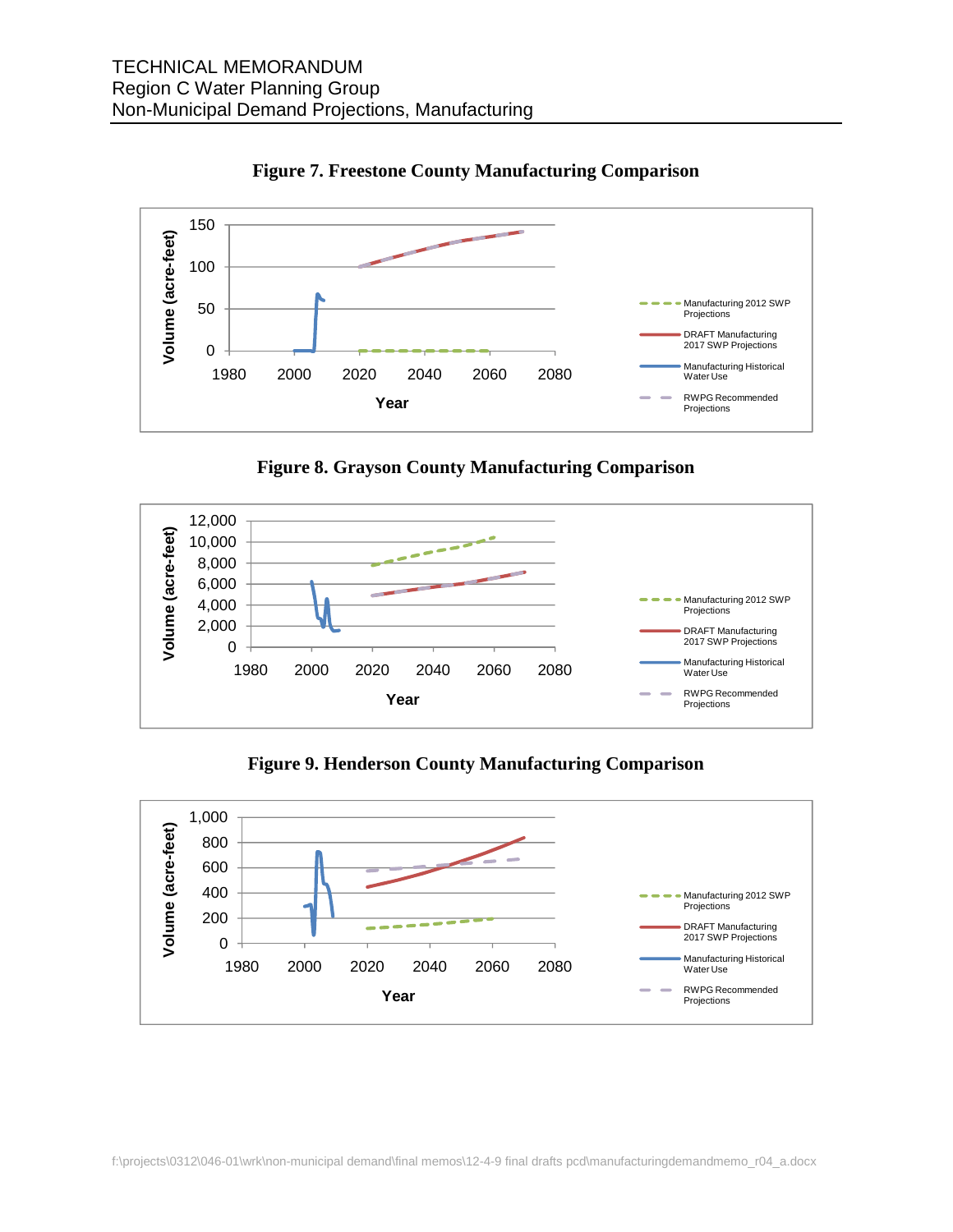

**Figure 10. Jack County Manufacturing Comparison** 

**Figure 11. Kaufman County Manufacturing Comparison** 



**Figure 12. Navarro County Manufacturing Comparison** 

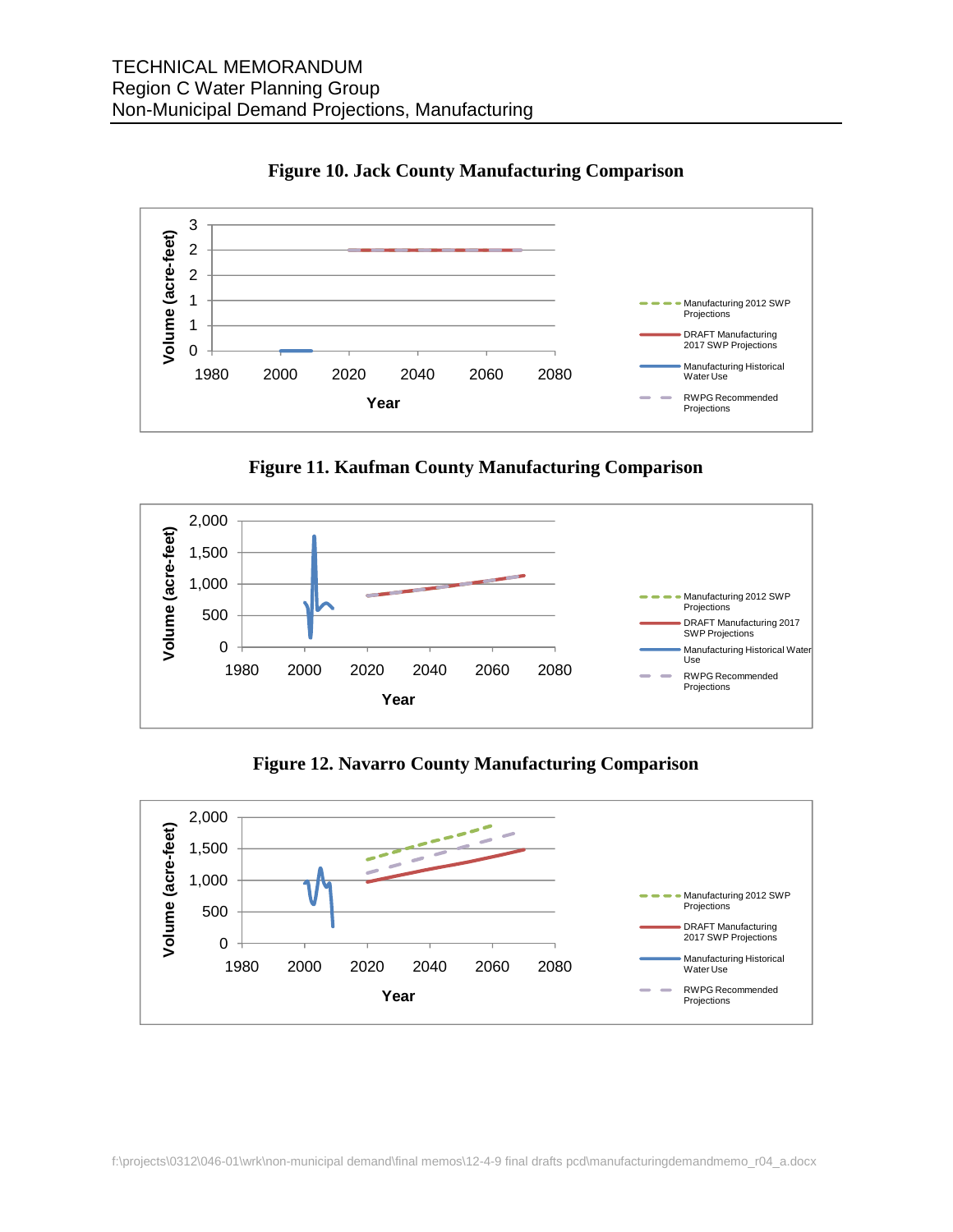



**Figure 14. Rockwall County Manufacturing Comparison**



**Figure 15. Tarrant County Manufacturing Comparison**